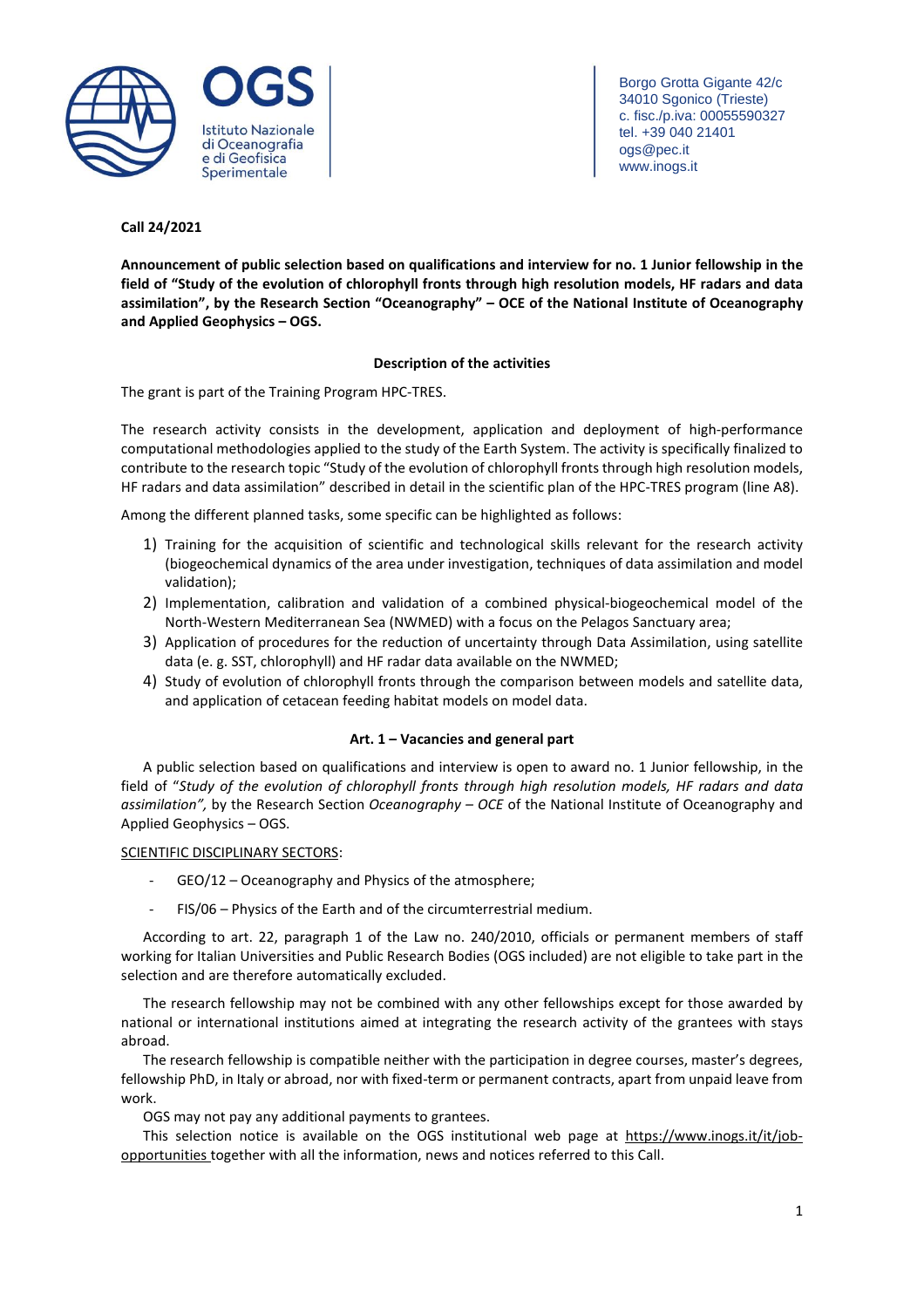

### **Art. 2 – Duration and salary amount**

The fellowship will have a duration of 12 months and may be renewed. On request by the scientific Tutor, the fellowship renewal may be proposed by the Director of the *Oceanography* Section to the OGS General Director. Even in the case of any possible renewals, the duration of the fellowship cannot exceed six years.

The total duration of the fellowships also includes the fellowships implemented in other organizations or universities, with the exception of the time during which the fellowship overlapped a PhD course (not paid) to a maximum duration of the course itself.

The fellowship cannot be awarded to applicants who have already benefited from a fellowship, further renewals included, for a period of six years, with the exclusion of the above-mentioned paragraph.

In the case that the successful applicant has already benefited from fellowships for a period of less than six years, the annual research fellowship and/or its possible renewal shall be granted within the abovementioned termination.

The gross annual salary of the research Junior fellowship, net for charges borne by OGS and including the social security contributions concerning the part borne by the grantee, is equal to € 25,000.00 and shall be paid in monthly instalments.

From the third year, the annual amount of the fellowship, net for charges borne by OGS and including the social security contributions concerning the part borne by the grantee, will be re-modulated for the total amount of € 27,000.00, when there isfinancial provision and subject to the positive evaluation of the research activities of the fellow by a Selection Board appointed by the Director of the Section/Department and consisting of the same Director of the Section/Department, the person in charge of the research project and an expert in the field.

The amount of the fellowship does not include any possible allowance for missions in Italy and abroad which may be deemed necessary for the implementation of the research activities connected to the fellowship. The mission allowance is determined in proportion to the allowance paid to the OGS staff belonging to the III professional level.

Fiscal and social security regulatory provisions in force are applied to all fellowships.

### **Art. 3 – Requirements**

The requirements for the admission to the public selection are:

- MSc Degree in: Physics, Engineering, Mathematics, Computer Science, Biology, Environmental Sciences, or related disciplines, obtained either in accordance with the Italian legislation prior to Ministerial Decree no. 509/99, or Master's Degree as per Ministerial Decree no. 270/04 in all the subject classes that have been equalized under the Italian Interministerial Decree dated July 9 2009 and according to the table annexed to the above-mentioned Decree, obtained at any Italian University or at any foreign University;
- Suitable and fitting scientific CV (post-graduate specialization courses, research activities at public or private institutions, fellowships, grants in Italy or abroad);
- Either at least two years of research activities or enrolment to the third year of a PhD course in the topics related to the present call;
- Good knowledge of the English language.

Candidates who obtained a qualification abroad that has been declared equivalent by the Italian competent educational authorities or validated according to the rules in force (Art. 38 Legislative Decree 165/2001), are admitted to participate in the call.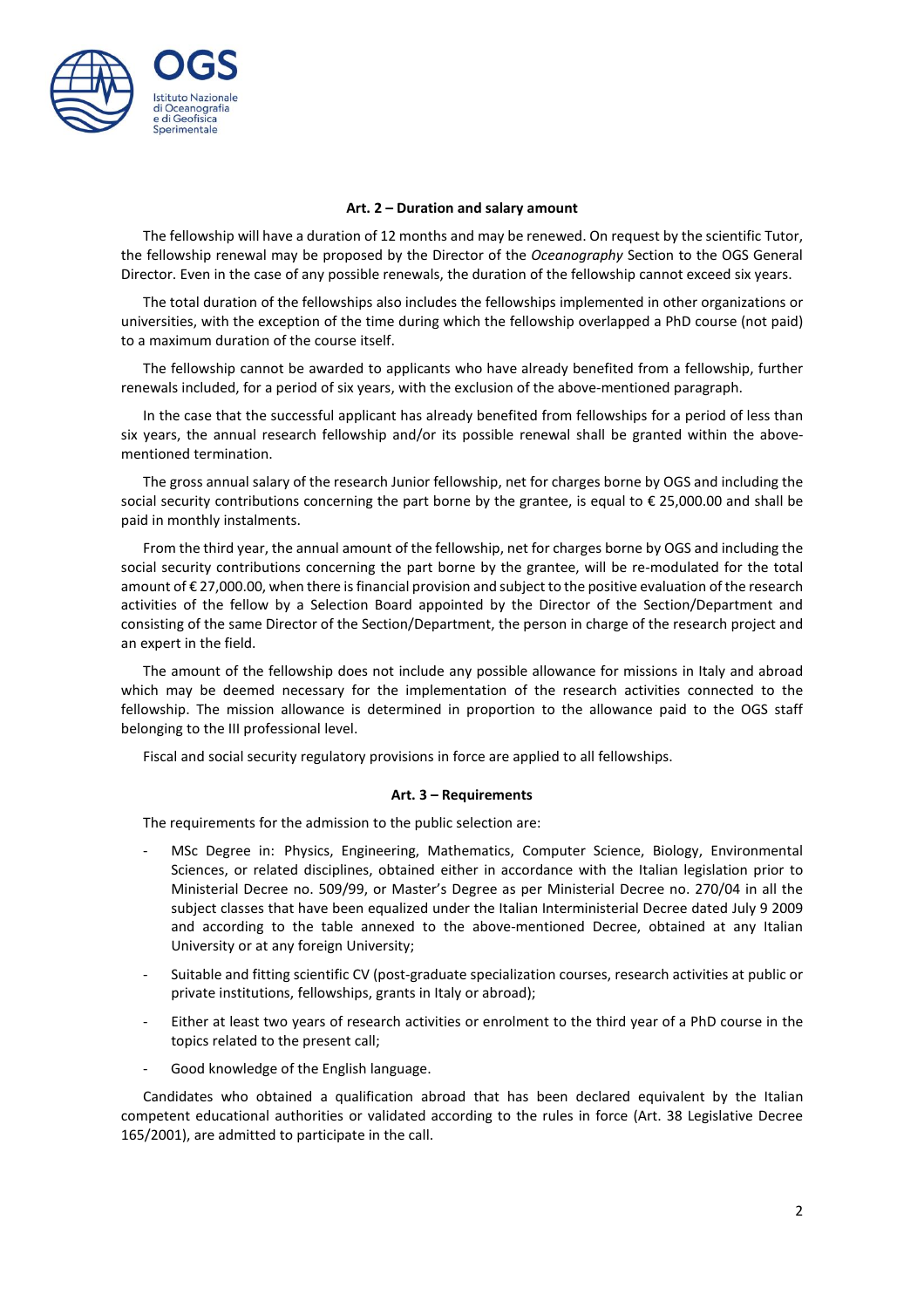

The candidate without such requisite at the date of the application shallsubmit a detailed documentation concerning his/her education in order to allow the Selection Board to evaluate the application limited to the present call for applicants.

The admission requirements must be fulfilled at the date of publication of this notice of recruitment.

### **Art. 4 – Application form: terms and conditions**

The application forms for the participation in the call shall be drafted on plain paper, according to the form herewith attached (Annex 1), signed with handwritten or digital signature by the applicants and sent by one of the following options:

 $\triangleright$  By personal PEC (Electronic Certified Email), in conformity with the current legislation on the matter, to the following PEC address: [ogs@pec.it](mailto:ogs@pec.it)

**Please note**: the maximum PEC size limit is **30 MB**. Should the attachments exceed this limit the candidate has to send more than one PEC (indicating in the subject the e-mail number, for example: "Name, surname, title of the call, e-mail no. X"). Files with ".**zip**" extension are **not** accepted.

Only and exclusively for non-national candidates, applications to the call drafted on plain paper and in accordance to the form herewith attached (Annex 1), with the applicant's handwritten or digital signature according to the usual European standards, may also be sent:

 $\triangleright$  By e-mail, to the following e-mail address: [protocollo@inogs.it.](mailto:protocollo@inogs.it)

**Please note**: the maximum e-mail size limit is **30 MB**. Should the attachments exceed this limit the candidate hasto send more than one e-mail (indicating in the subject the e-mail number, for example: "Name, surname, title of the call, e-mail no. X"). Files with ".**zip**" extension are **not** accepted.

The application form must be sent at the latest **by 11.59 pm** on the closing date.

Different methods of delivery will not be accepted.

Under his/her own responsibility, the candidate must provide the following information:

- Name and surname;
- Place and date of birth;
- Residence;
- Citizenship;
- Not have been convicted or found guilty of any criminal offence, or, if any, what kind of criminal offence the candidate has been found guilty;
- To be in possession of the requested qualifications, with all the details concerning date, place of issue, final mark;
- The candidate's position with reference to the awarding of other fellowships;
- To be in possession of further requirements as per art. 3 of this call;
- The chosen address for the call.

The candidate shall attach to the application form the following documents:

- The **Curriculum Vitae et Studiorum** (possibly in European format) written either in Italian or English, dated and signed with handwritten or digital signature; in the CV the applicant shall include all the useful information for the evaluation. **At the end of the CV the candidate shall insert the following declaration**: "*All the information contained in this Curriculum Vitae et Studiorum is accurate and truthful and is given under my responsibility according to articles 46 and 47 of the Presidential Decree dated 28.12.2000, n. 445. I am aware that false declarations are punishable by law in accordance with art. 76 of the same Presidential Decree dated 28.12.2000, n. 445*".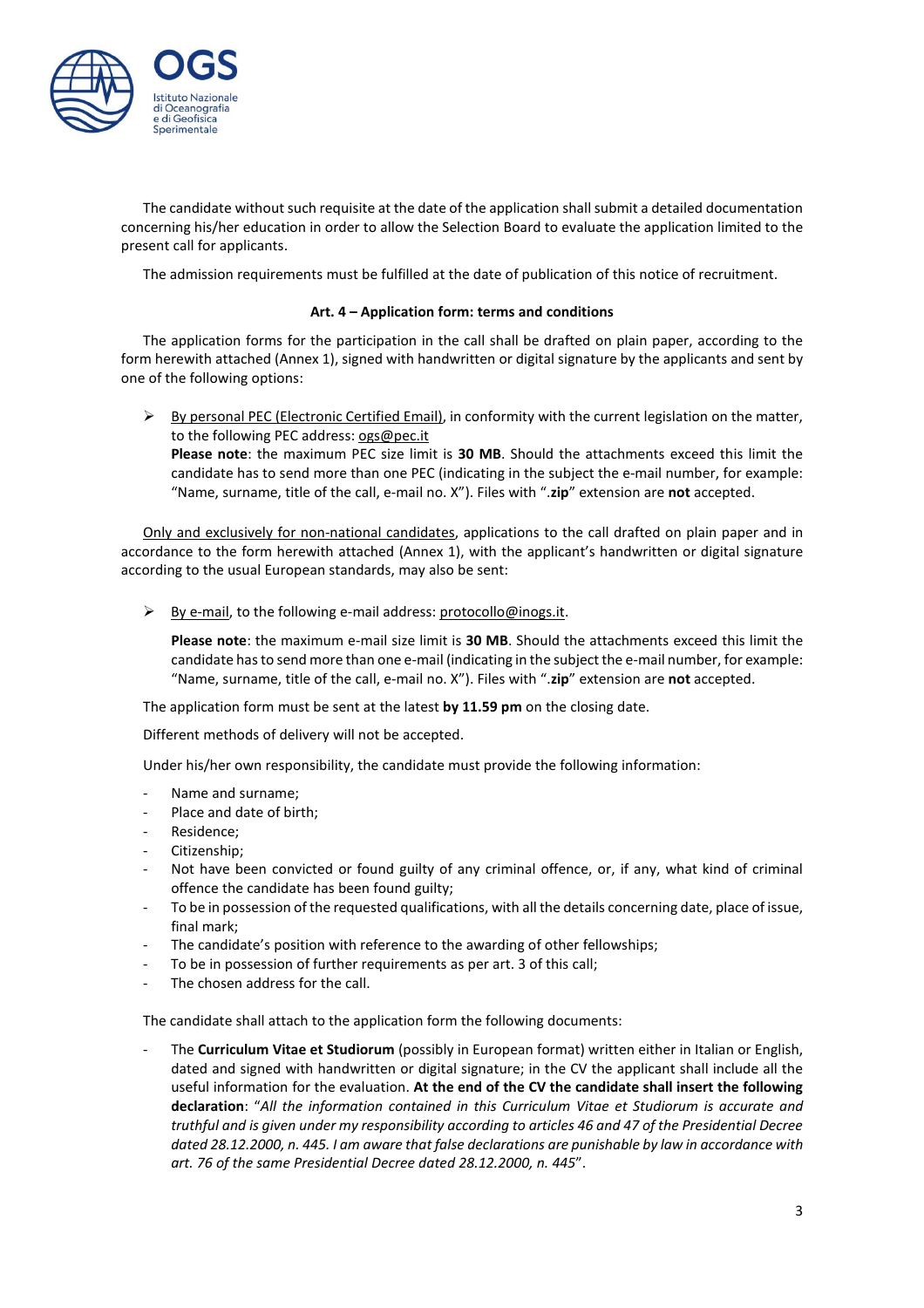

- **Qualifications and documents** that will be considered useful by the applicant to submit to the Selection Board. These qualifications and documents shall be presented by filling in either a selfdeclaration affidavit in accordance with art. 46 of the Presidential Decree dated 28.12.2000, no. 445 (Annex 2), concerning the degree obtained, or a self-declaration affidavit, in accordance with art. 47 of the Presidential Decree dated 28.12.2000, no. 445 (Annex 3), concerning, for example, the implemented research activities, the list of publications, etc.
- **A copy of a valid Identity Document.**

Special needs candidates, with reference to their own disability, shall mention their specific request for assistance in the application form.

# **Art. 5 – Exclusions**

The following reasons constitute ground for ex-officio exclusion:

- Applications not submitted within the fixed deadline referred to in Art. 4 of the present call;
- Applications sent by other means other than those referred to in Art. 4;
- Partial or total omission of the information requested as per Art. 4;
- Failure to submit the application form duly signed as per Art. 4;
- Failure to submit a copy of a valid Identification Document attached to the application form;
- Failure to [comply](http://context.reverso.net/traduzione/inglese-italiano/to+comply+with+any) with any of the [requirements](http://context.reverso.net/traduzione/inglese-italiano/requirements) as per art. 3.

Candidates are admitted to the selection with right to reserve approval. The Director of the Human Resources Department has the faculty to exclude a candidate at any time in case of lack of the abovementioned requirements by providing a valid justification.

If the motivations that determined the exclusion are verified after the completion of the selection, the General Director, with a valid justification, provides automatic forfeiture of any rights connected to the participation in the selection itself.

Exclusion of candidates shall also be applied in case of failure in presenting accurate and truthful declarations requested by the application form in accordance with Presidential Decree dated 28.12.2000, no. 445.

### **Art. 6 – Selection Board**

The Selection Board shall be appointed by the OGS General Director and shall be composed of three members, including the scientific Tutor.

The Selection Board may carry out the evaluation procedure by means of videoconference tools, ensuring in any case the complete communication security and traceability.

The session is open and closed by the President, who governs its execution and could suspend it in every moment where necessary. The President has the duty of checking, before the start of the meeting, the participants' identity and the presence of the required conditions of participation. It is also necessary to specify these elements in the minutes, together with the indication of the technologies used by each member.

### **Art. 7 Evaluable qualifications, interview and ranking list**

The selection is based on qualifications and interview.

The Selection Board can assign up to 100 points, divided as follows:

- 30 points for the evaluation of the qualifications
- 70 points for the interview.

Only candidates obtaining at least 21/30 points in the evaluation of qualifications will be admitted to the interview.

In order to pass the interview, the candidate should obtain a minimum score of 49/70.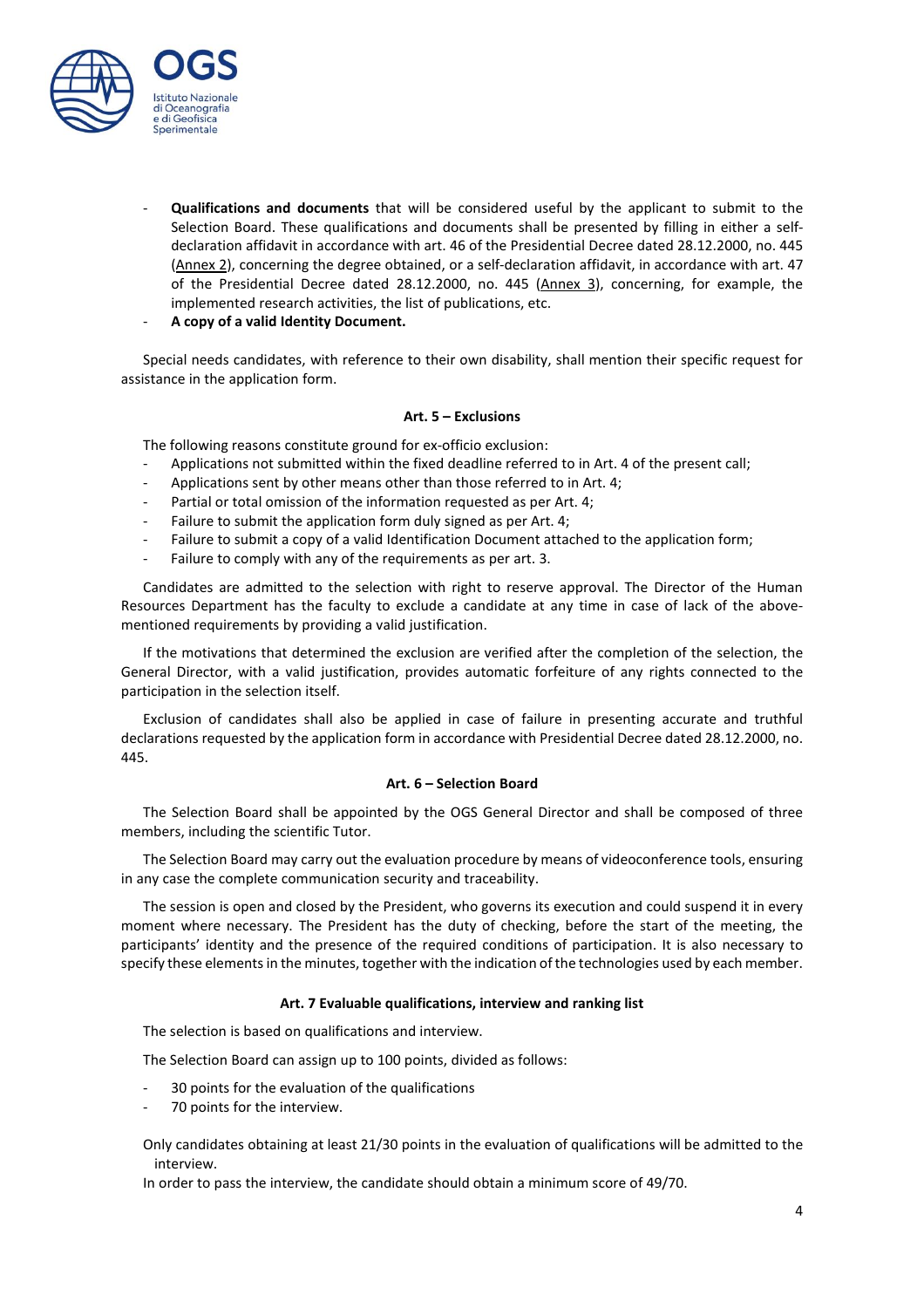

### *QUALIFICATIONS (max 30 points out of 100)*

The Selection Board preliminary adopts the criteria and the parameters to which it intends to apply, with specific reference to the characteristics of the research project.

The evaluating titles are:

- Master's Degree (final mark) and its connection with the subject of the present Call;
- PhD title obtained either in Italy or abroad;
- On-going PhD course or equivalent either in Italy or abroad;
- Specialization diplomas and certificates of attendance to post lauream training courses, both in Italy and abroad;
- Research activities in public or private organizations based on contracts, fellowships or assignments, both in Italy and abroad in the subject of the selected research open position;
- Knowledge and use of the most common scientific programming languages;
- Publications on scientific journals and any other contribution to reports, documents and books in the subject of the selected open position.

In particular, a Ph.D. title, or an equivalent title obtained abroad, would be considered as an asset for the purpose of awarding the fellowship.

After the qualifications have been evaluated, the Selection Board makes a shortlist of applicants who will be invited to the interview.

The list of applicants admitted to the interview and details on date, time and place will be published at least 20 days before the interview on the website of OGS [https://www.inogs.it/it/job-opportunities.](https://www.inogs.it/it/job-opportunities)

Such publication effectively constitutes an official notification.

### *INTERVIEW (max 70 points out of 100)*

The interview will focus on general themes related to the profile of the present call, on the past experiences and the possible publications submitted. The interview could be held in English.

For the interview the candidates shall present a valid identification document.

The candidates who will not be present at the interview, or those who will not be connected in videoconference call according to the indications given by OGS, should the interview take place this way, will be excluded from the competition.

Candidates failing to present a valid identification document or in possession of expired ID cards will not be admitted to the interview.

After completion of the interviews, the Selection Board makes a shortlist, in descending order, of the final ranking obtained by the candidates.

Candidates ranking list is drawn up according to the overall votes each candidate received. In the case of candidates with the same score, the preference will be attributed to the younger candidate.

The ranking lists with the indication of the fellowship winner will be published by the President of the Selection Board on the website of OGS at the following page: [https://www.inogs.it/it/job-opportunities.](https://www.inogs.it/it/job-opportunities) Such publication effectively constitutes an official notification.

### **Art. 8 – Ranking list approval and appointment of the fellowship winner**

The Director of the Human Resources Department, once verified the formal validity of the documents transmitted to the Selection Board, approves the ranking list, and appoints the fellowship winner.

The ranking lists shall remain valid for 18 months after the date of approval.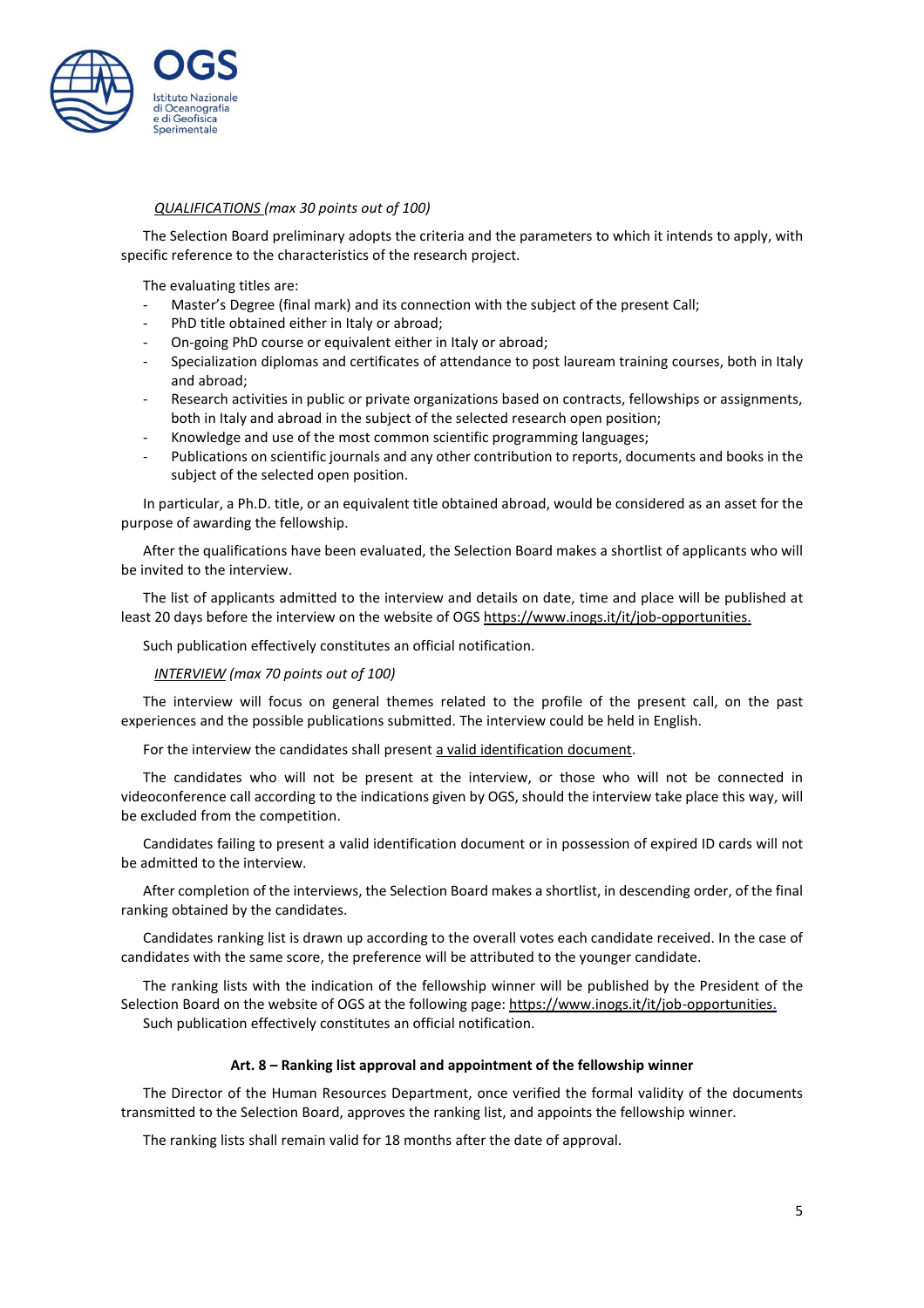

In case of formal renunciation of the winner, or if the winner does not accept the fellowship within the prescribed period according to art. 9 of the present call, the fellowship shall be awarded to the next eligible candidate in the ranking list.

The fellowships available following renunciation or resolution of the fellowship winner may be awarded to the candidates indicated in the ranking list within the limits of its duration.

### **Art. 9 – Awarding of the fellowship**

The OGS General Director, in compliance with the current legislation on the matter, awards the research fellowship to the fellowship winner.

The fellowship winner will be duly notified of the result and shallsend an official declaration of acceptance of the fellowship within 15 days after acknowledgement of receipt of the notice. Once obtained the declaration of acceptance from the winner candidate, a contract between the OGS General Director and the fellowship winner is prepared and signed. This contract states the terms and conditions of the cooperation, together with the research activities to be carried out.

Concerning taxation all the regulatory provisions referred to art. 4 of the Law dated August 13 1984 no. 476 are applied to research fellowships and, in terms of social security, the applicable law is referred to art. 2, paragraphs 26 and following, Law no. 335 dated August 1995 and subsequent amendments; for maternity leave matters the applicable law refers to provisions as per Ministerial Decree dated July 12 2007, published on the Official Journal no. 247 dated October 23 2007 and for matters concerning sick leave, art. 1 paragraph 788 of Law no. 296 dated December 27 2006 and subsequent amendments. During the maternity leave, the allowance paid by the Italian Social Security Institute (INPS) with reference to art. 5 of the above-mentioned decree dated July 12, 2007 is integrated by OGS up to the total amount of the research fellowship

#### **Art. 10 – Implementation of the research activities**

The activities of the fellowship holder are carried out in complete autonomy and with no scheduled working time, within the specific research programme and according to the guidance provided by the scientific tutor.

The scientific tutor must coordinate the activities of the fellowship holder together with other participants in the programme, by providing all the necessary indications for the implementation of the activity object of the collaboration.

The activity of the fellowship holder under any circumstances foreshadows a status of employment.

#### **Art. 11 – Fellowship obligations**

The fellowship holder must carry out the commitments foreseen by the research programme prepared by the scientific tutor and under his/her supervision. At the end of the fellowship the holder must submit to OGS a final research report that includes the obtained results. The report must be approved by the tutor.

All technical, scientific, and administrative data and information gathered by the fellowship holder during the implementation of the activity shall be considered confidential and therefore the use such information for purposes different than those for which the fellowship has been awarded. Concerning the protection of the intellectual property of the results or products obtained on the performance of the activity of the fellowship please refer to OGS regulations on patents and protection of intellectual property.

#### **Art. 12 – Personal data management**

Data Controller: National Institute of Oceanography and Applied Geophysics – OGS. Data Protection Officer: dr. Luca Zenarolla – dpo@inogs.it

In accordance with Article 13 of EU Regulation 2016/679, required personal data will be exclusively collected and treated for purposes strictly connected to the selection procedure, with or without the aid of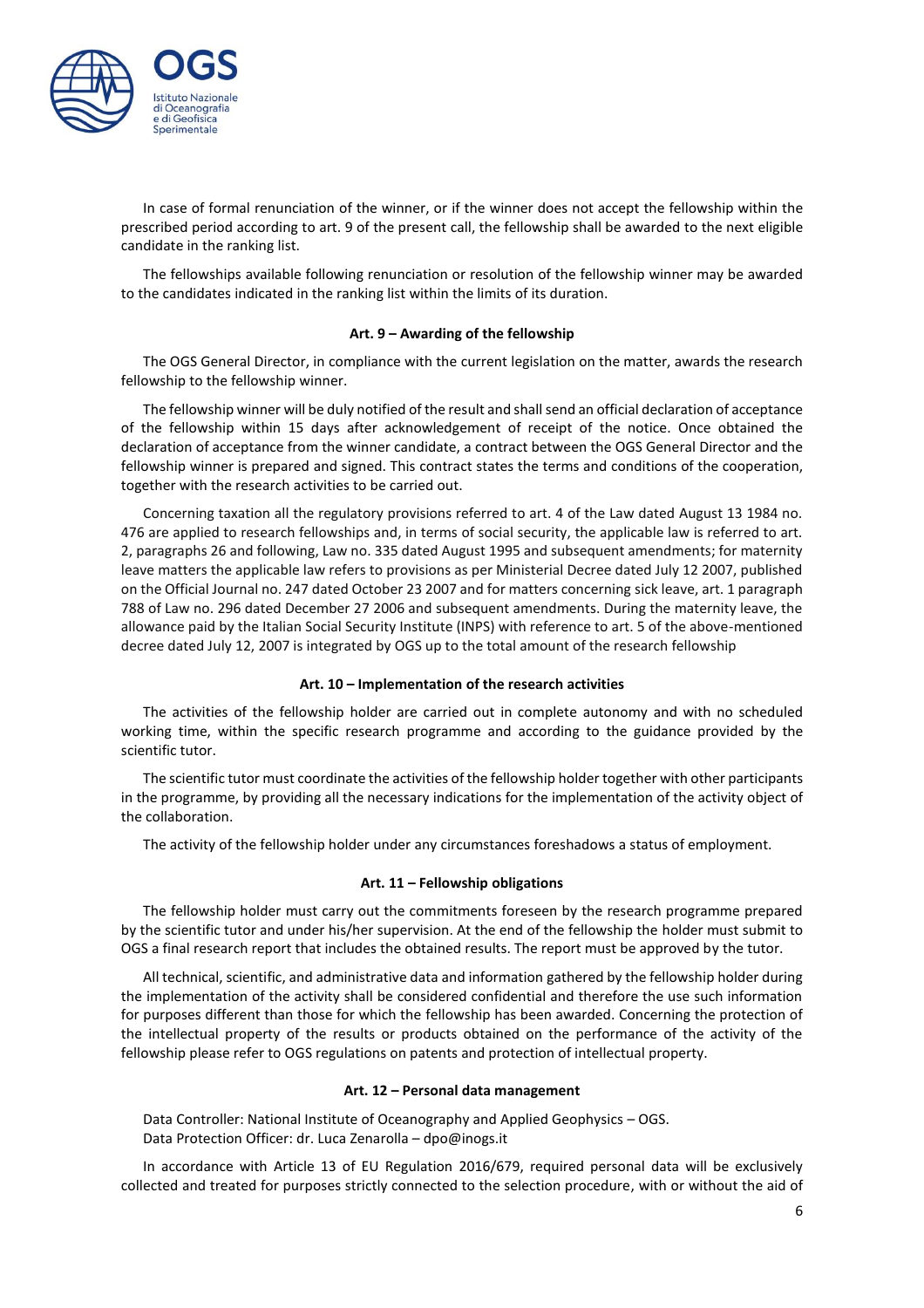

electronic tools, according to current law and regulations concerning the implementation of this kind of activity.

Providing such data to OGS is necessary for the evaluation of participation requirements and of the holding of titles: failure to provide these data may compromise such evaluation.

Data will only be kept for the period required by the selection, and successively for storing purposes only.

### **Art. 13 – Final proceedings**

For matters not covered by this selection notice please refer to the OGS Grant and Research Fellowship Rules and Regulations. This call for individual fellowship will be posted on the OGS website, on the call's website of MIUR and on the European Commission Internet portal Euraxess.

In accordance with the Law dated 7/08/1990 no. 241 art. 5, the Responsible of the Proceedings is dr. Marzia Micottis - Human Resources Department, e-mail: mmicottis@inogs.it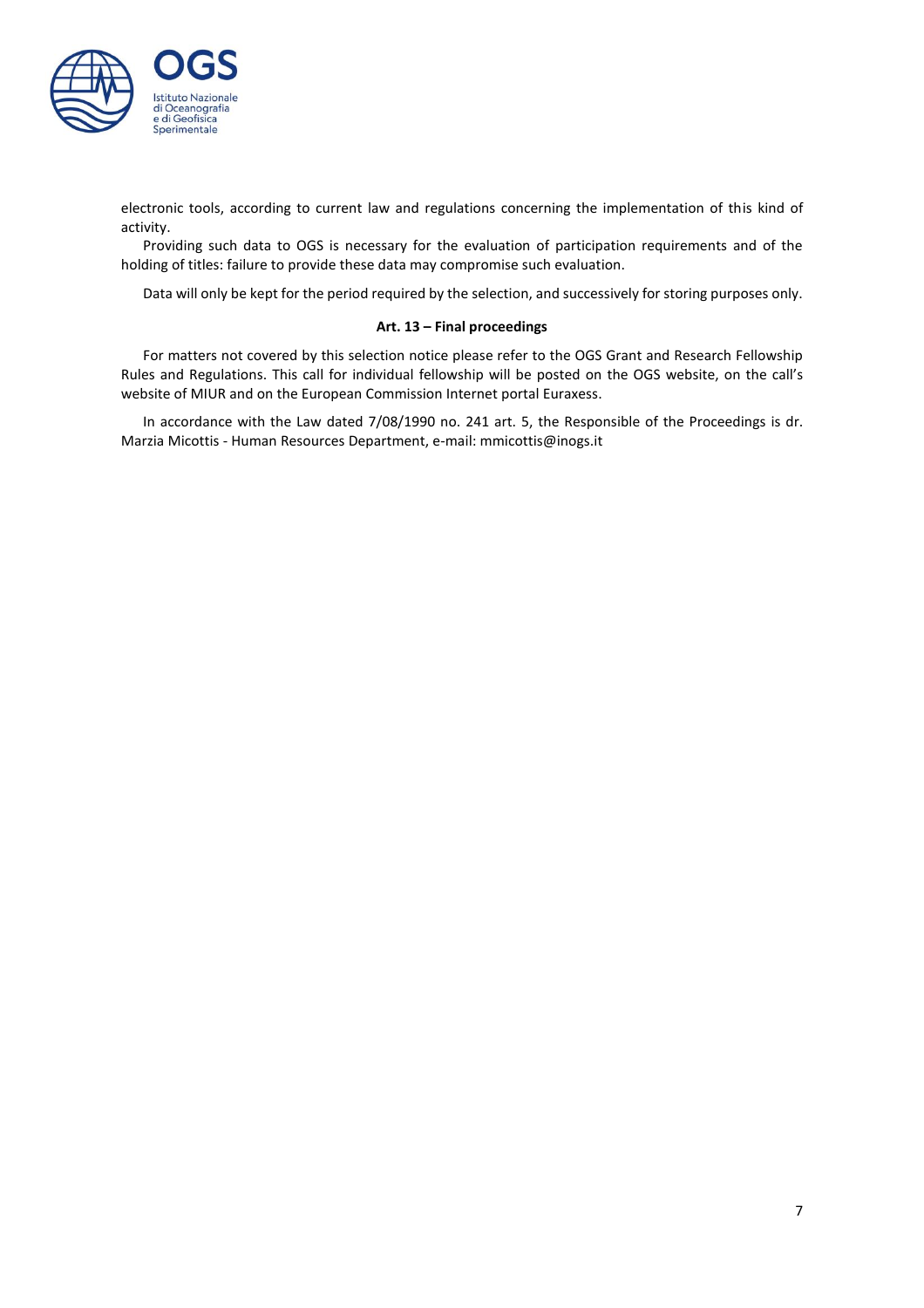

Annex 1

# Application form

*To: Istituto Nazionale di Oceanografia e di Geofisica Sperimentale – OGS Località Borgo Grotta Gigante, 42/c 34010 Sgonico – TS*

# **Call 24/2021**

**Announcement of public selection based on qualifications and interview for no. 1 Junior fellowship in the** field of "Study of the evolution of chlorophyll fronts through high resolution models, HF radars and data **assimilation", by the Research Section "Oceanography" – OCE of the National Institute of Oceanography and Applied Geophysics – OGS.**

| The undersigned (name) |            | (surname) |  |
|------------------------|------------|-----------|--|
| Born in                | (Province) | .on       |  |
| and resident in        | address    |           |  |
| n.                     |            |           |  |

requests to participate in the present selection.

For this purpose, the applicant declares under his/her own responsibility:

- citizenship
- not have been convicted or found guilty of any criminal offence (if any, please specify):

\_\_\_\_\_\_\_\_\_\_\_\_\_\_\_\_\_\_\_\_\_\_\_\_\_\_\_\_\_\_\_\_\_\_\_\_\_\_\_\_\_\_\_\_\_\_\_\_\_\_\_\_\_\_\_\_\_\_\_\_\_\_\_\_\_\_\_\_\_\_\_\_\_\_\_\_\_\_\_\_\_ \_\_\_\_\_\_\_\_\_\_\_\_\_\_\_\_\_\_\_\_\_\_\_\_\_\_\_\_\_\_\_\_\_\_\_\_\_\_\_\_\_\_\_\_\_\_\_\_\_\_\_\_\_\_\_\_\_\_\_\_\_\_\_\_\_\_\_\_\_\_\_\_\_\_\_\_\_\_\_\_\_

- to hold a Master's Degree (please cross the type of degree you hold)
	- $\Box$  preceding university's reform pursuant Ministerial Decree no. 509/99
	- □ master's degree pursuant Ministerial Decree no. 509/99
	- □ master's degree pursuant Ministerial Decree no. D.M. 270/04

in \_\_\_\_\_\_\_\_\_\_\_\_\_\_\_\_\_\_\_\_\_\_\_\_\_\_\_\_\_\_\_\_\_\_\_\_\_\_\_\_\_\_\_\_\_\_\_\_\_\_\_\_\_\_\_\_\_\_\_\_\_\_\_\_\_ obtained on

date \_\_\_\_\_\_\_\_\_\_\_\_\_\_\_\_\_\_\_\_\_\_\_ from the University of \_\_\_\_\_\_\_\_\_\_\_\_\_\_\_\_\_\_\_\_\_\_\_\_\_\_\_\_\_\_\_\_\_

with the score of  $\qquad$  /

### **if the qualification is obtained abroad**

- $\Box$  to have already obtained the recognition of the equivalence as per Art. 38 of the Legislative Decree dated March 30 2001, n. 165, in view of the documents annexed to the application *or*
- $\Box$  to have already applied for the recognition of the equivalence as per Art. 38 of the Legislative Decree dated March 30 2001, n. 165, in view of the documents annexed to the application *or*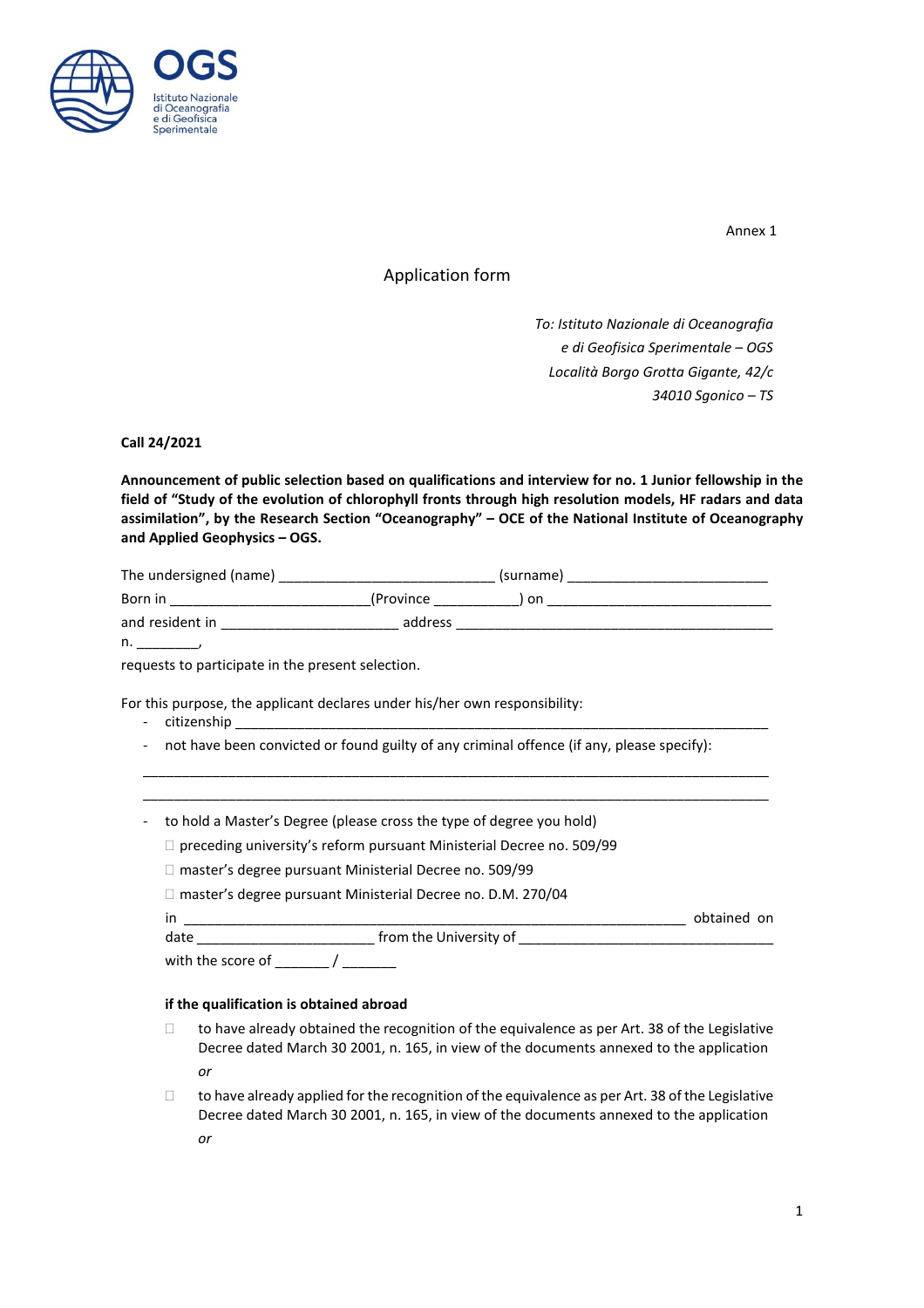

 $\Box$  to present the following detailed documentation of the attended training in order to allow the selection board to assess the recognition of equivalence only for the purposes of the applicant's participation in the mentioned call for applicants\_\_\_\_\_\_\_\_\_\_\_\_\_\_\_\_\_\_

\_\_\_\_\_\_\_\_\_\_\_\_\_\_\_\_\_\_\_\_\_\_\_\_\_\_\_\_\_\_\_\_\_\_\_\_\_\_\_\_\_\_\_\_\_\_\_\_\_\_\_\_\_\_\_\_\_\_\_\_\_\_\_\_\_\_\_\_\_\_\_\_\_\_ \_\_\_\_\_\_\_\_\_\_\_\_\_\_\_\_\_\_\_\_\_\_\_\_\_\_\_\_\_\_\_\_\_\_\_\_\_\_\_\_\_\_\_\_\_\_\_\_\_\_\_\_\_\_\_\_\_\_\_\_\_\_\_\_\_\_\_\_\_\_\_\_\_\_ \_\_\_\_\_\_\_\_\_\_\_\_\_\_\_\_\_\_\_\_\_\_\_\_\_\_\_\_\_\_\_\_\_\_\_\_\_\_\_\_\_\_\_\_\_\_\_\_\_\_\_\_\_\_\_\_\_\_\_\_\_\_\_\_\_\_\_\_\_\_\_\_\_;

- to be in possession of the PhD in \_\_\_\_\_\_\_\_\_\_\_\_\_\_\_\_\_\_\_\_\_\_\_\_\_\_\_\_\_\_\_\_\_\_\_\_\_\_\_\_\_\_\_\_\_\_\_\_\_\_\_\_\_\_

\_\_\_\_\_\_\_\_\_\_\_\_\_\_\_\_\_\_\_\_\_\_\_\_\_\_\_\_\_\_\_\_\_\_\_\_\_\_\_\_\_\_ obtained on date \_\_\_\_\_\_\_\_\_\_\_\_\_\_\_\_\_\_\_\_\_\_\_

from the University of \_\_\_\_\_\_\_\_\_\_\_\_\_\_\_\_\_\_\_\_\_\_\_\_\_\_\_\_\_\_\_\_\_\_\_\_\_\_\_\_\_\_\_\_\_\_\_\_\_\_\_\_\_\_\_\_\_\_\_\_\_\_\_

### **if the qualification is obtained abroad**

to have already obtained the recognition of the equivalence as per Art. 38 of the Legislative Decree dated March 30 2001, n. 165, in view of the documents annexed to the application

or

to have already applied for the recognition of the equivalence as per Art. 38 of the Legislative Decree dated March 30 2001, n. 165, in view of the documents annexed to the application

or

to present the following detailed documentation of the attended training in order to allow  $\ddot{\phantom{0}}$ the selection board to assess the recognition of equivalence only for the purposes of the applicant's participation in the mentioned call for applicants\_\_\_\_\_\_\_\_\_\_\_\_\_\_\_\_\_\_\_\_\_\_\_\_\_\_\_\_\_\_\_\_\_\_\_\_\_\_\_\_\_\_\_\_\_\_\_\_\_\_\_\_\_\_\_\_\_\_\_\_\_\_\_\_\_\_ \_\_\_\_\_\_\_\_\_\_\_\_\_\_\_\_\_\_\_\_\_\_\_\_\_\_\_\_\_\_\_\_\_\_\_\_\_\_\_\_\_\_\_\_\_\_\_\_\_\_\_\_\_\_\_\_\_\_\_\_\_\_\_\_\_\_\_\_\_\_\_\_\_\_

\_\_\_\_\_\_\_\_\_\_\_\_\_\_\_\_\_\_\_\_\_\_\_\_\_\_\_\_\_\_\_\_\_\_\_\_\_\_\_\_\_\_\_\_\_\_\_\_\_\_\_\_\_\_\_\_\_\_\_\_\_\_\_\_\_\_\_\_\_\_\_\_\_\_

- to have carried out the PhD course without fellowship (to be declared only in the case of fellowship not awarded by the University)

 $from$   $\_\_$  to $\_\_$ 

- no fellowships have been awarded before;

| - the following fellowships have been awarded: |                                                                                   |                |  |
|------------------------------------------------|-----------------------------------------------------------------------------------|----------------|--|
|                                                |                                                                                   |                |  |
|                                                |                                                                                   |                |  |
|                                                |                                                                                   | $from _______$ |  |
|                                                |                                                                                   |                |  |
|                                                |                                                                                   |                |  |
|                                                |                                                                                   |                |  |
|                                                | to currently hold a fellowship                                                    |                |  |
|                                                |                                                                                   |                |  |
|                                                |                                                                                   |                |  |
|                                                | - to possess the further requirements included in the art. 3 of the present call; |                |  |
|                                                | - to hold the following titles that may be evaluated:                             |                |  |

\_\_\_\_\_\_\_\_\_\_\_\_\_\_\_\_\_\_\_\_\_\_\_\_\_\_\_\_\_\_\_\_\_\_\_\_\_\_\_\_\_\_\_\_\_\_\_\_\_\_\_\_\_\_\_\_\_\_\_\_\_\_\_\_\_\_\_\_\_\_\_\_\_\_\_\_\_\_ \_\_\_\_\_\_\_\_\_\_\_\_\_\_\_\_\_\_\_\_\_\_\_\_\_\_\_\_\_\_\_\_\_\_\_\_\_\_\_\_\_\_\_\_\_\_\_\_\_\_\_\_\_\_\_\_\_\_\_\_\_\_\_\_\_\_\_\_\_\_\_\_\_\_\_\_\_\_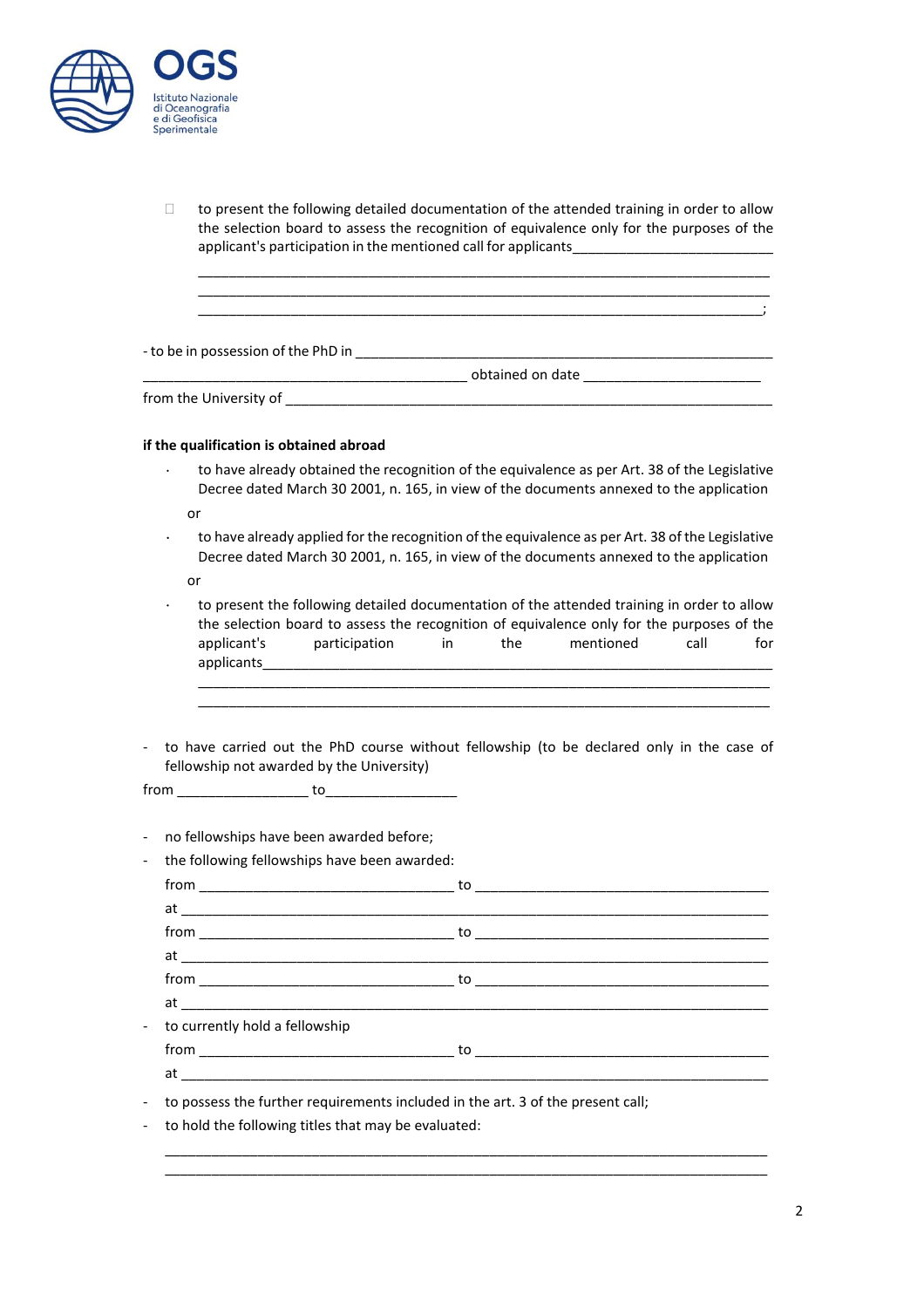| <b>OGS</b><br><b>Istituto Nazionale</b><br>di Oceanografia<br>e di Geofisica<br>Sperimentale |
|----------------------------------------------------------------------------------------------|
| To attach to this form:                                                                      |

to wish to receive all communication referring to this call to the following address:

Signature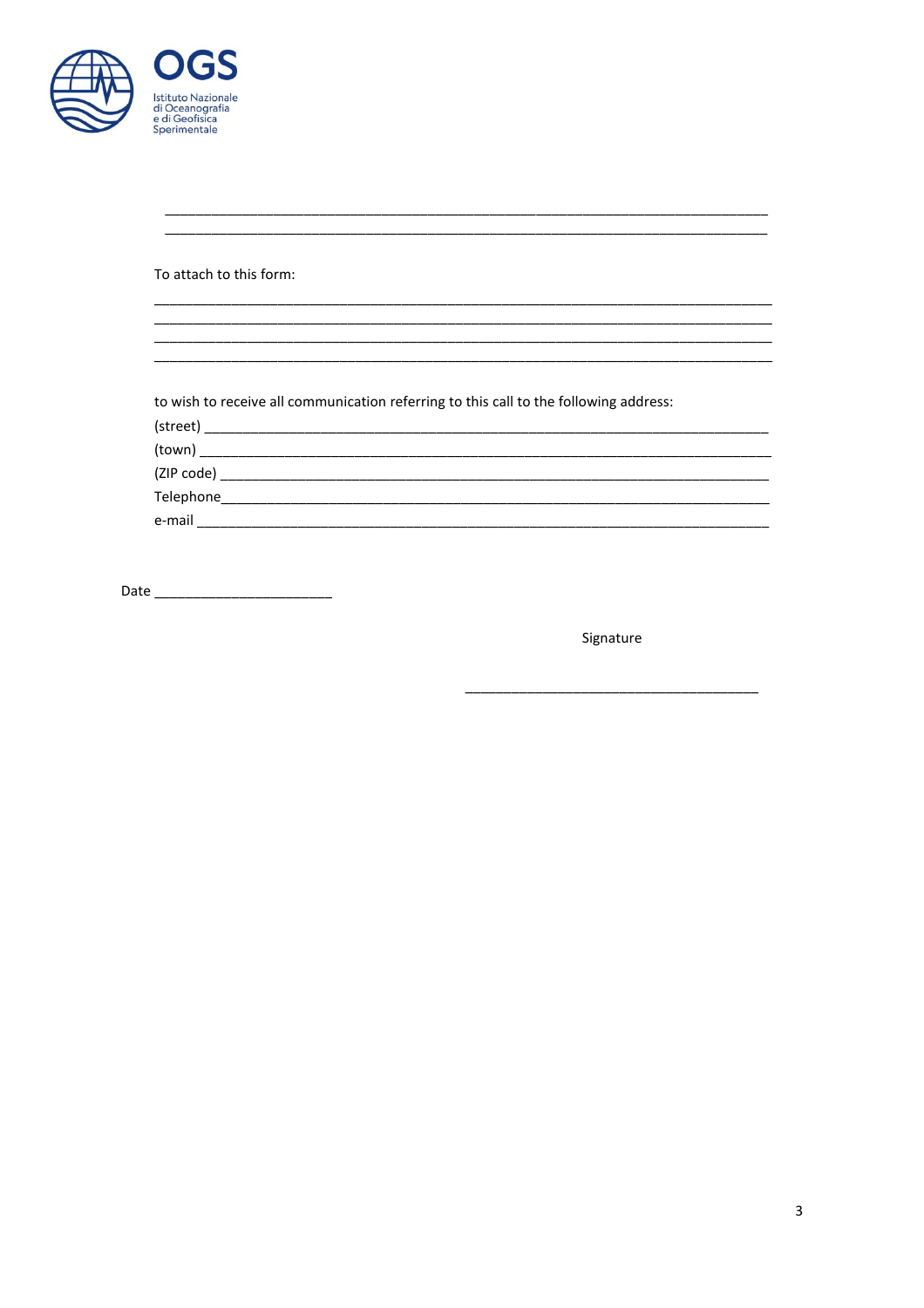

# The undersigned \_\_\_\_\_\_\_\_\_\_\_\_\_\_\_\_\_\_\_\_\_\_\_\_\_\_\_\_\_\_\_\_\_\_\_\_\_\_\_\_\_\_\_\_\_\_\_\_\_\_\_\_\_\_\_\_\_\_\_\_\_\_\_\_\_\_\_\_\_\_

For participating in this Call no. \_\_\_\_\_\_\_\_\_\_\_\_\_\_ requests to take the exam in one of the following languages:

- Italian
- English

Signature

\_\_\_\_\_\_\_\_\_\_\_\_\_\_\_\_\_\_\_\_\_\_\_\_\_\_\_\_\_\_\_\_\_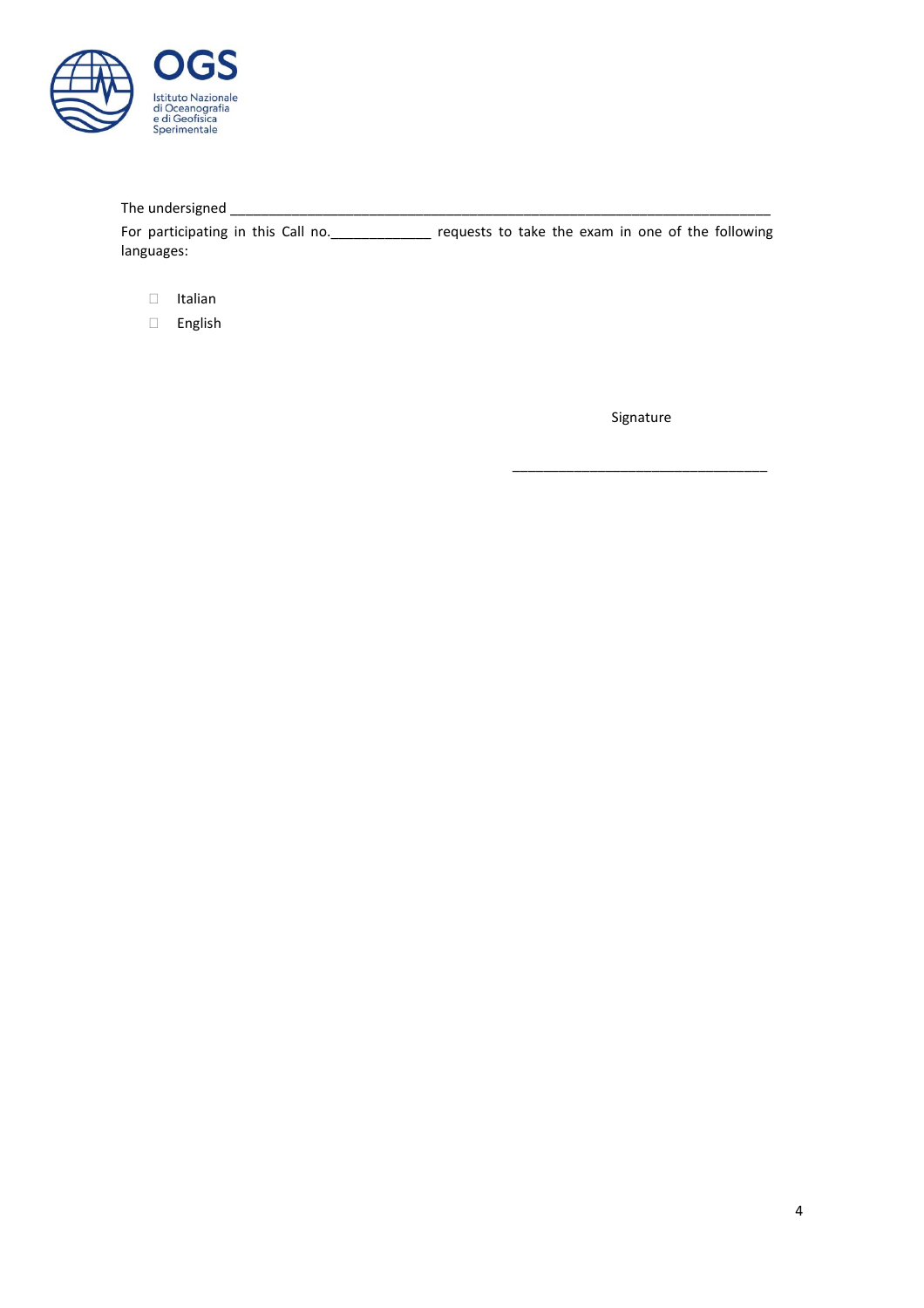

Annex 2

# SELF DECLARATION AFFIDAVIT

# (art. 46 Presidential Decree 28.12.2000 no. 445)

| The undersigned (name) |                   | (surname) |     |  |
|------------------------|-------------------|-----------|-----|--|
| born in                | <i>(province)</i> | ) on      |     |  |
| and resident in        | address           |           | no. |  |

aware that false declarations are punishable by law (art. 76 Presidential Decree 28.12.2000 no. 445)

# DECLARES

# - to hold a degree (please cross the type of degree you hold)

- preceding university's reform pursuant Ministerial Decree no. 509/99
- □ master's degree pursuant Ministerial Decree no. 509/99
- □ master's degree pursuant Ministerial Decree no. D.M. 270/04

| detailed on date with the same of the state of the state of the state of the state of the state of the state of the state of the state of the state of the state of the state of the state of the state of the state of the st |
|--------------------------------------------------------------------------------------------------------------------------------------------------------------------------------------------------------------------------------|
|                                                                                                                                                                                                                                |
| or                                                                                                                                                                                                                             |
|                                                                                                                                                                                                                                |
|                                                                                                                                                                                                                                |
| to be in possession of the following specialisation title or certificate of attendance to a post                                                                                                                               |
| obtained on date____________________ issued by __________________________________                                                                                                                                              |
| with the score of _____________________.                                                                                                                                                                                       |

The undersigned also declares that he/she has been informed that, in accordance with current legislation, personal data will be treated, by computer tools also, exclusively within the object for which the declaration has been drawn up.

Date \_\_\_\_\_\_\_\_\_\_\_\_\_\_\_\_\_\_\_\_\_\_\_

Signature

\_\_\_\_\_\_\_\_\_\_\_\_\_\_\_\_\_\_\_\_\_\_\_\_\_\_\_\_\_\_\_\_\_\_\_\_\_\_